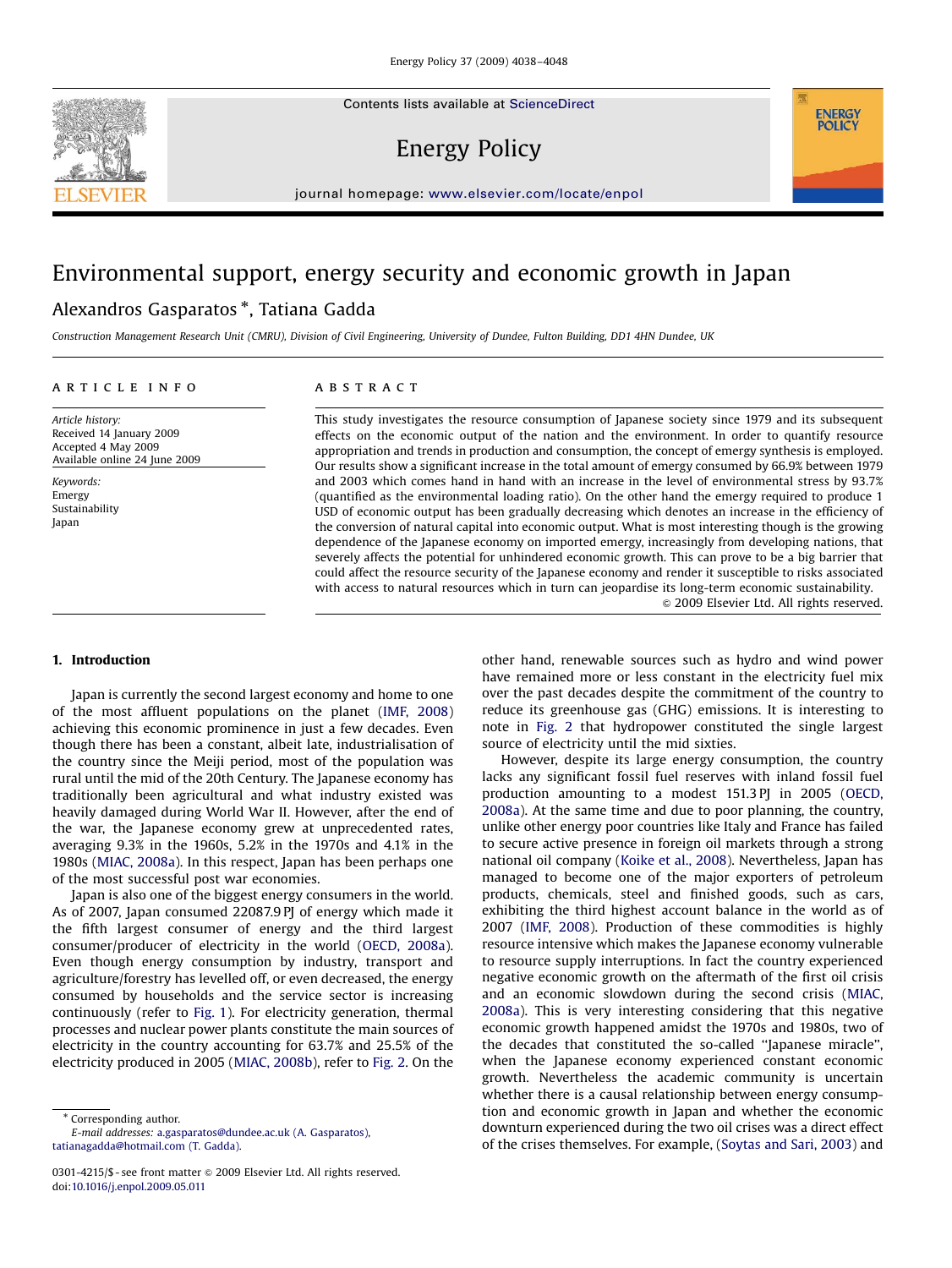<span id="page-1-0"></span>

Fig. 1. Consumption of energy (in J) by final demand sector. Source [\(OECD, 2008a\)](#page--1-0).



Fig. 2. Generated electricity (in J) by source. Source ([OECD, 2008a\)](#page--1-0).

([Erol and Yu, 1987\)](#page--1-0) suggest that indeed greater energy consumption has resulted in a greater economic output for the Japanese economy. [Lee \(2006\)](#page--1-0) on the other hand suggests reverse unidirectional causality from gross domestic product (GDP) to energy consumption.

Japan is also increasingly becoming dependant on other countries for its food. Since 1960, self-sufficiency ratios for most food categories have significantly decreased, with the exception of rice, [\(MIAC, 2008c\)](#page--1-0). At the same time, the country's mountainous terrain, large forested area (about two thirds of the country) and high land prices renders the expansion of farm land difficulty. As a result Japan has resorted to (a) intensifying its domestic production and (b) increasing imports of food and foodstuff from other countries. [Gadda and Gasparatos, \(2009\)](#page--1-0) report strong indications of intensification in the livestock sector and estimate 7.8 cattle per hectare in 2005 (up from 2.4 cattle per hectare in 1970) and 350.5 pigs per hectare (up from 35.5 pigs per hectare in 1970). Furthermore, Food and Agriculture Organization estimates suggest a massive increase of imported food between 1961 and 2003.

Japanese food production increased only slightly (by 4.9%) in that period, while imports increased by 521.4% and reached 59442.7 thousand tonnes which was actually more than the entire production of the country for that year [\(FAO, 2008\)](#page--1-0). Both intensification of agriculture and imports of food make the Japanese society increasingly dependent on other countries both for food products (food and feed) as well as agricultural materials (e.g. natural resources for agrochemicals).

All of the above evidence highlights a highly developed economy that is nevertheless depending on other countries to obtain the natural resources required to fuel its economy. It is no wonder that Japan's overarching energy policy concern as it was laid down in the 2006 national energy strategy is energy security [\(METI, 2006](#page--1-0)). Two indicators of this ever growing concern are the facts that Japan, as of January 2008, stockpiled oil equivalent to 151 days of net imports (International Energy Agency (IEA)'s import requirement is 90 days) and the signing of an oil stock agreement with the government of New Zealand ([OECD, 2008b](#page--1-0)).